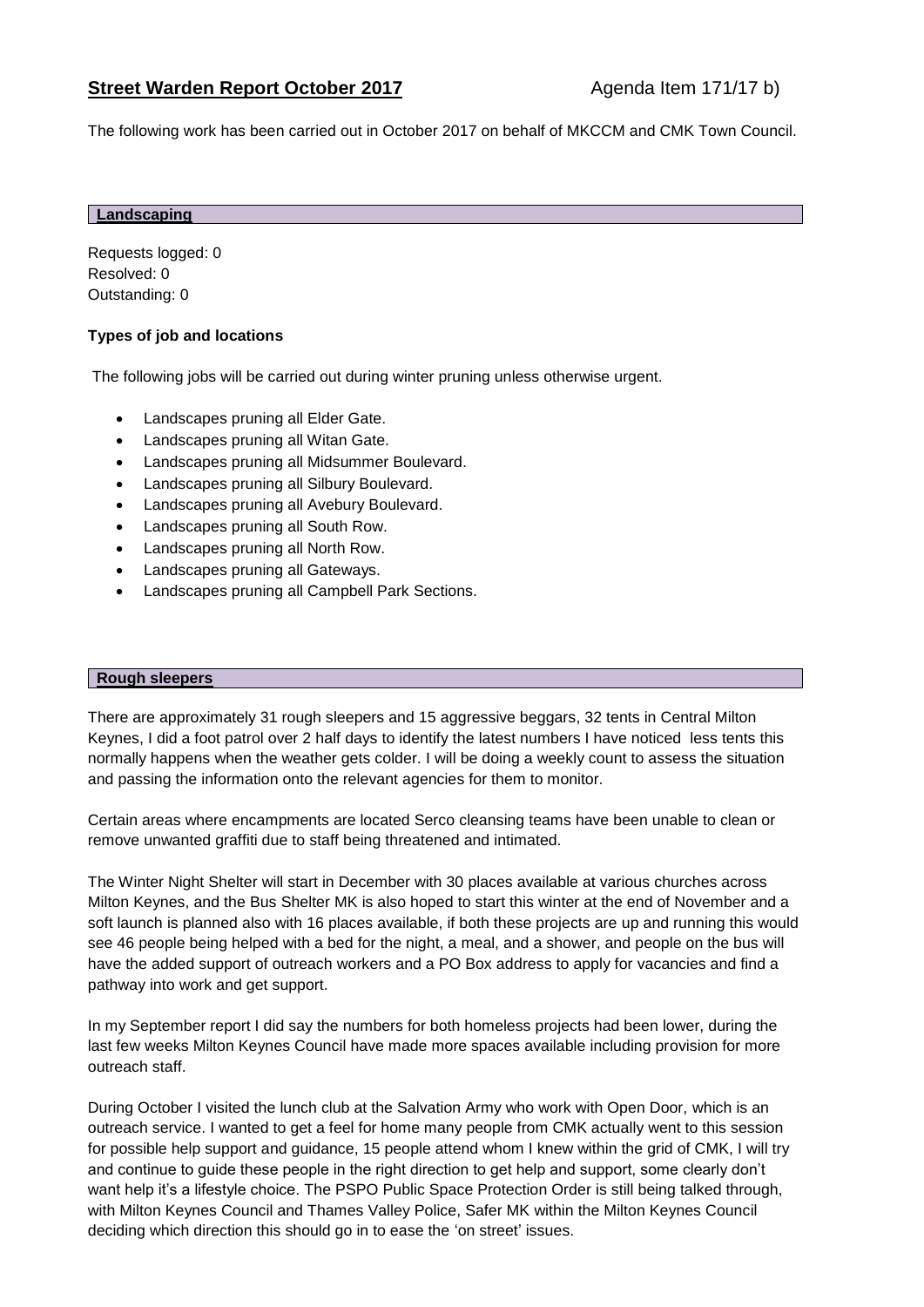#### **Highways and Maintenance**

Requests logged: 6 Resolved: 2 Outstanding: 4

- Damaged road barriers in all Boulevards still an unsightly issue, maybe removed following recent talks, still waiting Pending.
- Path inspections Station Square Pending for further works some carried out but not all.
- Underpass sections all that lead to Station Square paths for inspection, Pending action.
- All Underpass section Campbell Park entrance for inspection, Pending action.
- 3 Slabs for repair side of Law Courts all Repaired
- Granite out of position Lloyds Court for repair, still Pending
- Path damaged outside M&S Repaired
- Road inspection all Avebury Saxon to Backfields Roundabout., below intervention.
- Street lighting and underpass lighting audit was carried out, the sections out near North 9th street to North 13<sup>th</sup> street, and a section near the Barn, these are out due to energy efficient bulbs being fitted in the coming weeks and wires need to be connected via some ground works.





Above: Law Courts. Above: Side Law Courts.

### Trolleys & Litter & Bulky Waste

Requests logged: 6 Resolved: 6 Outstanding: 0

#### **Types of job and locations**

- Trolleys collected across Central Milton Keynes.
- Serco continue to try and clean up the mess that rough sleepers leave in the landscaped areas, this additional work includes picking up lots of needles and human faeces, staff also face intimidation and threats within most of these underpasses, Serco have informed me that certain underpass sections will not be cleaned because their staff safety is paramount some are at risk of assault, and until these issues are enforced this situation will remain the same and certain areas of CMK.
- Needles from rough sleepers have increased and Serco rapid crews are clearing up fast after reports come in to make areas safe and clean, this situation is really bad at the moment, I am working very closely with partner agencies to resolve this problem, **I would like to point out Serco are amazing cleaning up these issues**.
- Seeing a reduction in Trolley's for some reason, which is good.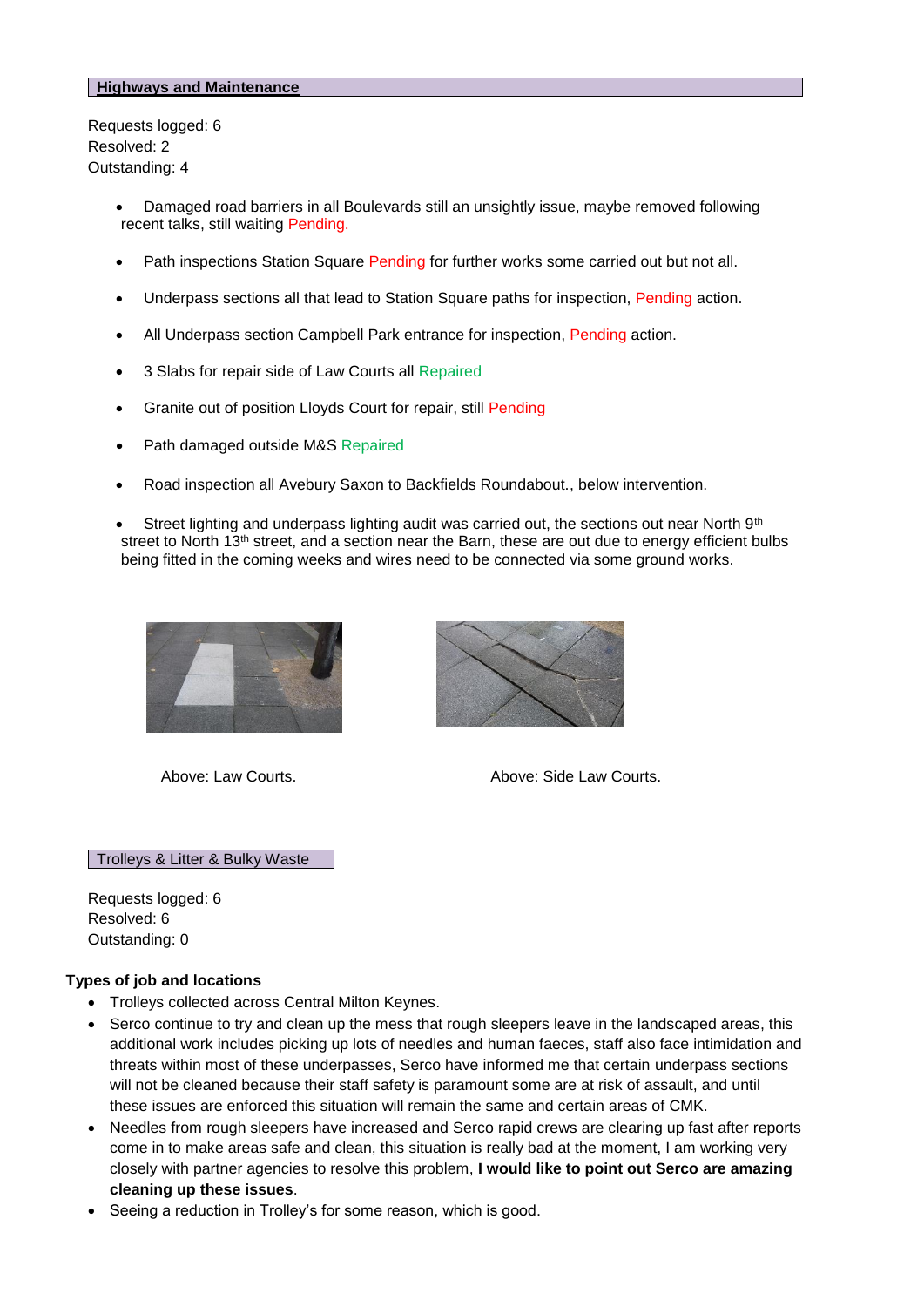- As of the first week in October Serco will be cleaning in 2 man teams doing something called block cleaning, the 2 man crews will concentrate on blocks, for example Midsummer Job Centre section working all the way round CBX back round to the Job Centre during a shift, so more attention to detail can be obtained, from littering, to weeding and leaf fall also, and maybe drains.
- Fly-Tipping issues are still occurring in-between North  $9<sup>th</sup> -10<sup>th</sup>$  Street Gardens, and in South Row, rapid crews clear away and certain evidence goes to the Environmental Crime Unit Milton Keynes Council for hopefully further investigations and possible court cases.
- We have had missed collections in South  $9<sup>th</sup>$  Street over the past 2 weeks, unsure why hopefully this has been resolved moving forward.
- Serco collecting on the start of the leaf fall season, I will collect the weight of it all at the end of the season, heavier than you would imagine.
- Serco have also been busy cleaning an increased amount of dog fouling issues within CMK from the main pathways, no offenders caught, so unable to issue FPN Fixed Penalty Notice.

#### **Butt bins**

In October I have noticed an increase in people disposing of cigarette waste incorrectly, more bins have been damaged by homeless & aggressive beggars, this situation is being monitored, because of the criminal damage to around 45 bins, members of the public don't walk to another nearby bin if the one that they normally use is out of action, this causes more litter on the floor. No fixed penalty notices have been issued in October. If there are issues of cigarettes not being disposed of correctly in certain areas, it has been highlighted to building facilities managers who issue internal emails to their staff reminding of the need to use the bins provided.



Above: Butt Bin Acorn House. Above: Litter in Midsummer.



## **Graffiti**

Requests logged: 41 Resolved: 33 Outstanding: 8

These jobs were logged at various dates during October most of these are smaller tags normally, but lately larger tags have been visible. See pictures below. Some tags are marker pen sized. Please note a graffiti tag is the offender's personalised signature.8 jobs are outstanding due to rough sleepers in the way, and Serco staff being threatened and unable to carry out normal duties, this situation is being looked into.





Above: Near Acorn House Midsummer. **Above: Buszy Location.** Above: Buszy Location.